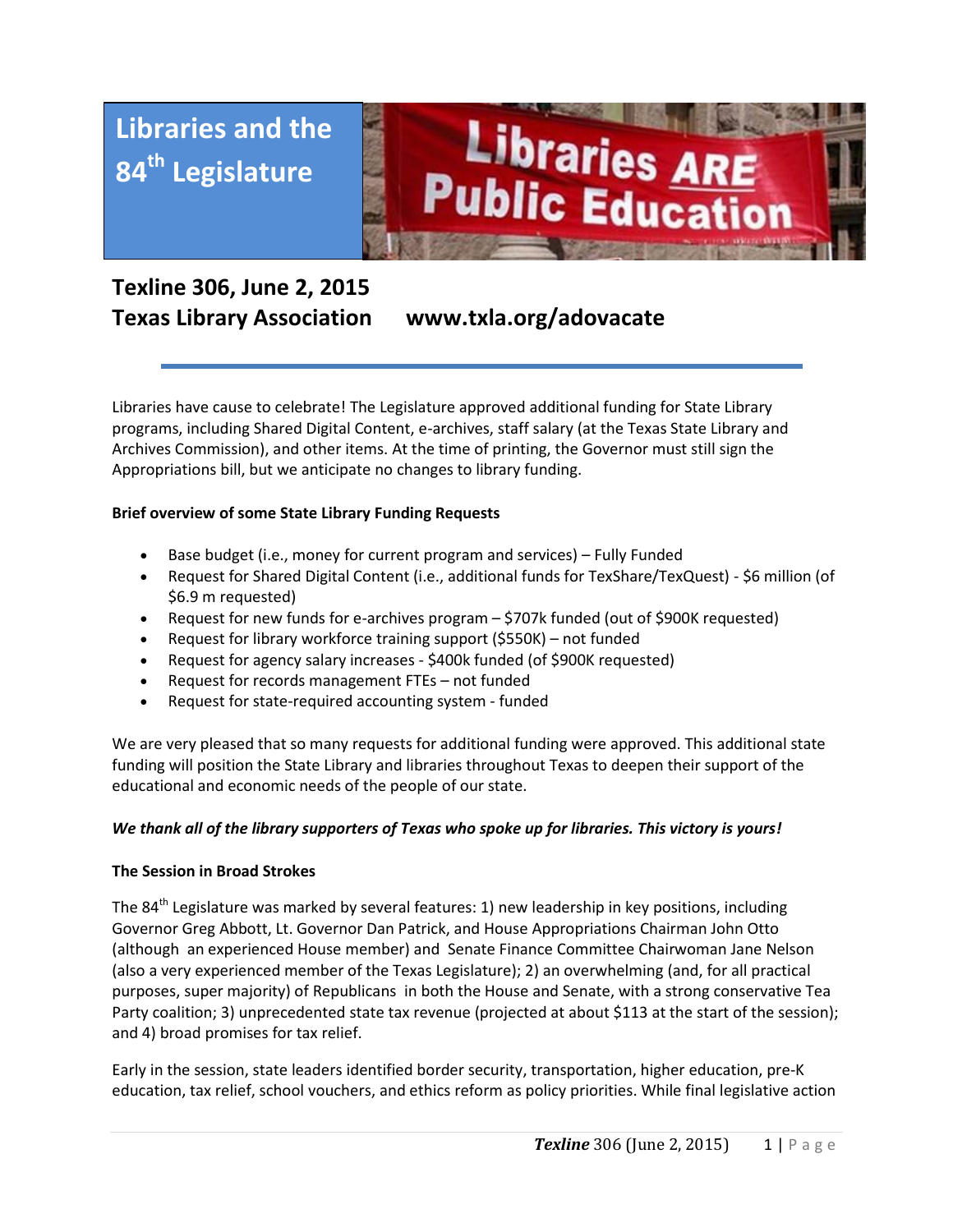did include funding increases for border security, transportation, higher education, and pre-K education, lawmakers failed to pass legislation on ethics reforms. Similarly, proposals on school vouchers and immigration reform did not progress.

#### **Budget**

The 2016-2017 Texas Budget spends \$209.4 billion, which includes all types of funds (state, federal, and other sources). General Revenue (that's state money for the most part) makes up about \$106.6 billion of that total and is the pool of funding on which state lawmakers focus (since it is primarily in their control).

## *Key Budget Areas*

Public Education: \$41.2 billion (an increase of \$1.5 billion in General Revenue from last biennium). Note: The State is still the middle of a legal dispute with a coalition of school districts over state funding.

Higher Education: \$19.9 billion (an increase of 7.5%, mostly assigned through higher enrollment and a higher per student allocation). Note: State budget writers ultimately settled on \$40 million for the Governor's University Research Fund Initiative to attract top researchers to public universities.

## *Tax Cuts*

While many iterations of tax relief were proposed throughout the session, the Legislature settled on a \$3.8 billion plan that includes a 25% across-the-board cut in the franchise tax rate (for businesses) and a \$10,000 increase in the homestead exemption that will save the average home owner about \$125 annually. Note: The change in the homestead exemption must still be approved by voters in a Constitutional ballot in November.

Governor Abbott announced that he does not expect to call back legislators for a special session. The 85<sup>th</sup> Texas Legislature convenes on January 10, 2017. For now, happy Sine Die to all!

## **Key Library-Related Legislation**

**HB 1475** (Author: Aycock | et al.): Relating to telecommunications service discounts for educational institutions, libraries, hospitals, and telemedicine centers. *This bill died in committee.*

**[HB 100](http://www.capitol.state.tx.us/tlodocs/84R/billtext/pdf/HB00100F.pdf#navpanes=0)** (Author: Zerwas) et al.): - Tuition Revenue Bonds for Institutions of Higher Education. Passed and sent to the Governor for signing.

In other news, few legislative measures monitored by the library community survived the session.

- **HB 1799** (Author: Thompson, Senfronia): Relating to the adoption of the Uniform Electronic Legal Material Act. *This bill died in committee.*
- **SB 1188** (Author: Seliger): Relating to a study on the feasibility of requiring certain researchers to make research papers available to the public. *This bill did not make it to the full House for final approval by the Legislature.*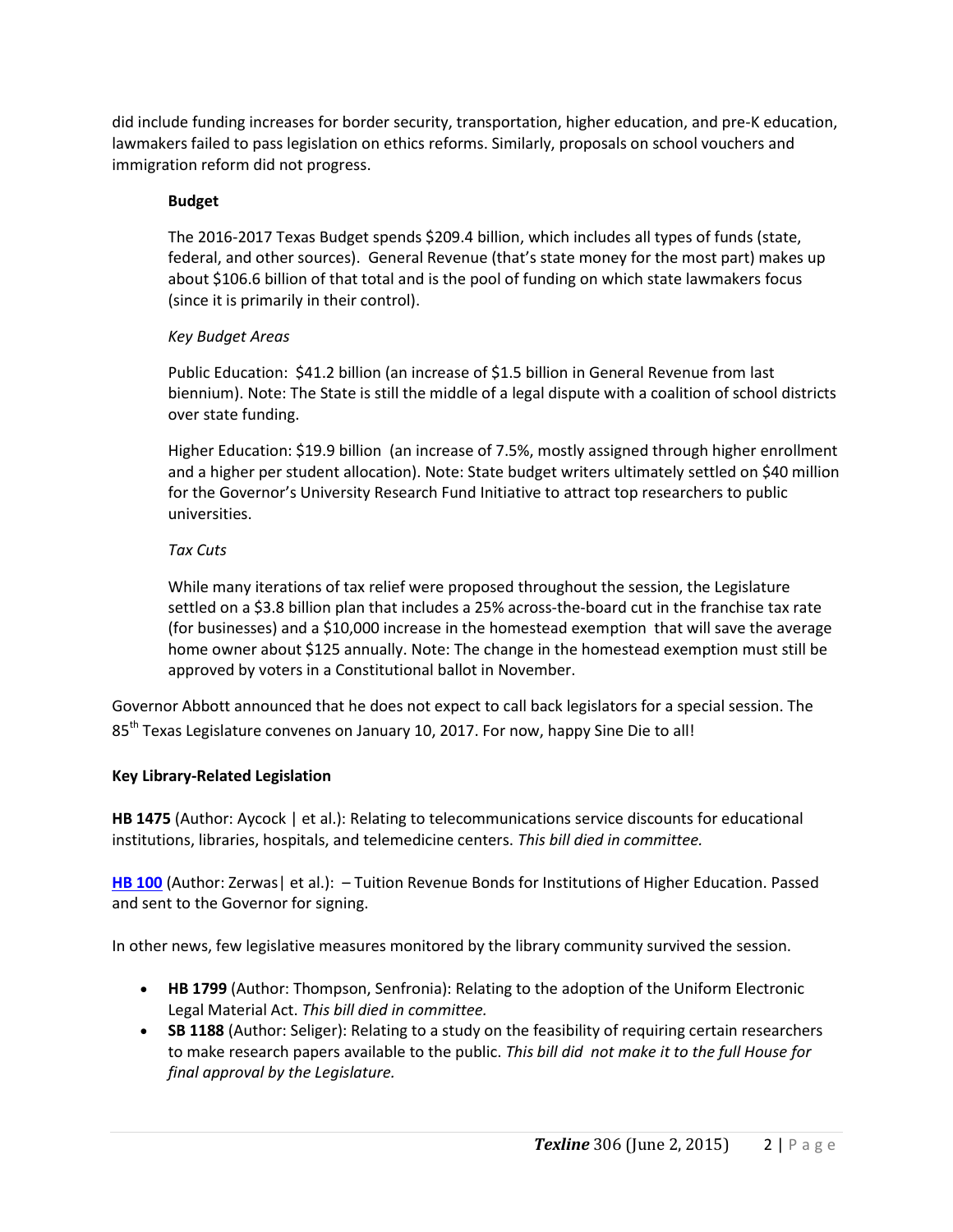- **SB 1668** (Author: Zaffirini): Relating to an online searchable central grant database. *This bill died in committee.*
- **SB 20 /HB 3241** (Author: Nelson | et al.): Relating to state agency contracting; authorizing fees; creating an offense. *Passed.*
- **SB 1609** (Author: Huffines): Relating to a study on relocating the Legislative Reference Library. *This bill died in committee.*
- **HB 3127** (Author: King, Ken): Relating to the authority of certain telecommunications providers to commit to making infrastructure and improvements in exchange for support from the universal service fund. *This bill died in committee.*
- **HB 2796** (Author: King, Ken): Relating to the authority of certain telecommunications providers to commit to making infrastructure and network improvements. *This bill died in committee.*
- **HB 3492** (Author: Muñoz, Jr.): Relating to a permanent endowment to support the construction, acquisition, improvement, and equipping of buildings, facilities, and other improvements at public junior colleges. *This bill died in committee.*
- **HB 245** (Author: Longoria): Relating to a classroom teacher's lunch period. *This bill died in committee.*
- **HB 810** (Author: White, James | et al.): Relating to employment of persons with professional qualifications as public school teachers. *This bill died in committee.*
- **HB 2543 (Author: Farney)/ SB 893 (Author: Seliger | et al.):** Relating to public school teacher performance appraisals, continuing education, professional development, career advancement, and compensation. *These bills died in committee.*

## *We Thank*

Chris Custer, Sharon Gullett, Traci Jensen, Jim Johnson, Donna Kearley, Jennifer LaBoon, Leah Mann, Darrell Newsom, Danielle Plumer, Jeanne Standley, Robin Stout, Kyle Whipple, Jim Allison, Anne Keene, Ty Burns, Becky Calzada, Mayor Hal Richards, Jennifer Schwartz, Rebecca Sullivan, Tina Urdiales, and Cynthia Velis who appeared before the Senate Finance and House Appropriations Committees.

We also appreciate everyone who participated in Library Virtual Action Day and who traveled to Austin, including Lori Brix, Gene Mackenzie, Julie Ousley, Carol Roark, Rhoda Goldberg, and Kerry McGeath. We also thank the participants of Storming the Texas Capitol: Lucille Barnes, Katie Van Sligtenhorst, Danna Wilson, David Thrash, Dawn Rapoza, Carolina Castillo, Libby Holtman, Susi Grissom, Melissa Perez, Jennifer Rike, Elizabeth Howard, JoAnn Conlon, Roslyn Grant, Dorcas Hand, Anita Patel, Laura Gregory, Maya McElroy, Danielle Plumer, Nancy Turner, Angela Hartman, Nancy Ditto, Faith Self, Donna Smith, Gene Mackenzie, Jennifer LaBoon, Rhoda Goldberg, and Rebecca Sullivan.

We thank our many members who set up meetings in home districts, including Rhea Lawson, Nicole Robinson, Roosevelt Weeks, Greg Simpson, Sue Ridnour, and Spencer Smith.

We thank those stalwart school librarians who participated in the State Board for Educator Certification's consideration of school library certification requirements. Our group successfully lobbied for the continuation of the two-year teaching requirement. They include the following. TEA/SBEC stakeholder group: Jane Claes, Elizabeth Philippi, Julie Briggs, Jennifer LaBoon, Becky Calzada, Dianna Jackson, Cristal Isaacks, Nicole Cruz, Len Bryan, and Janae Pierce. Individuals who